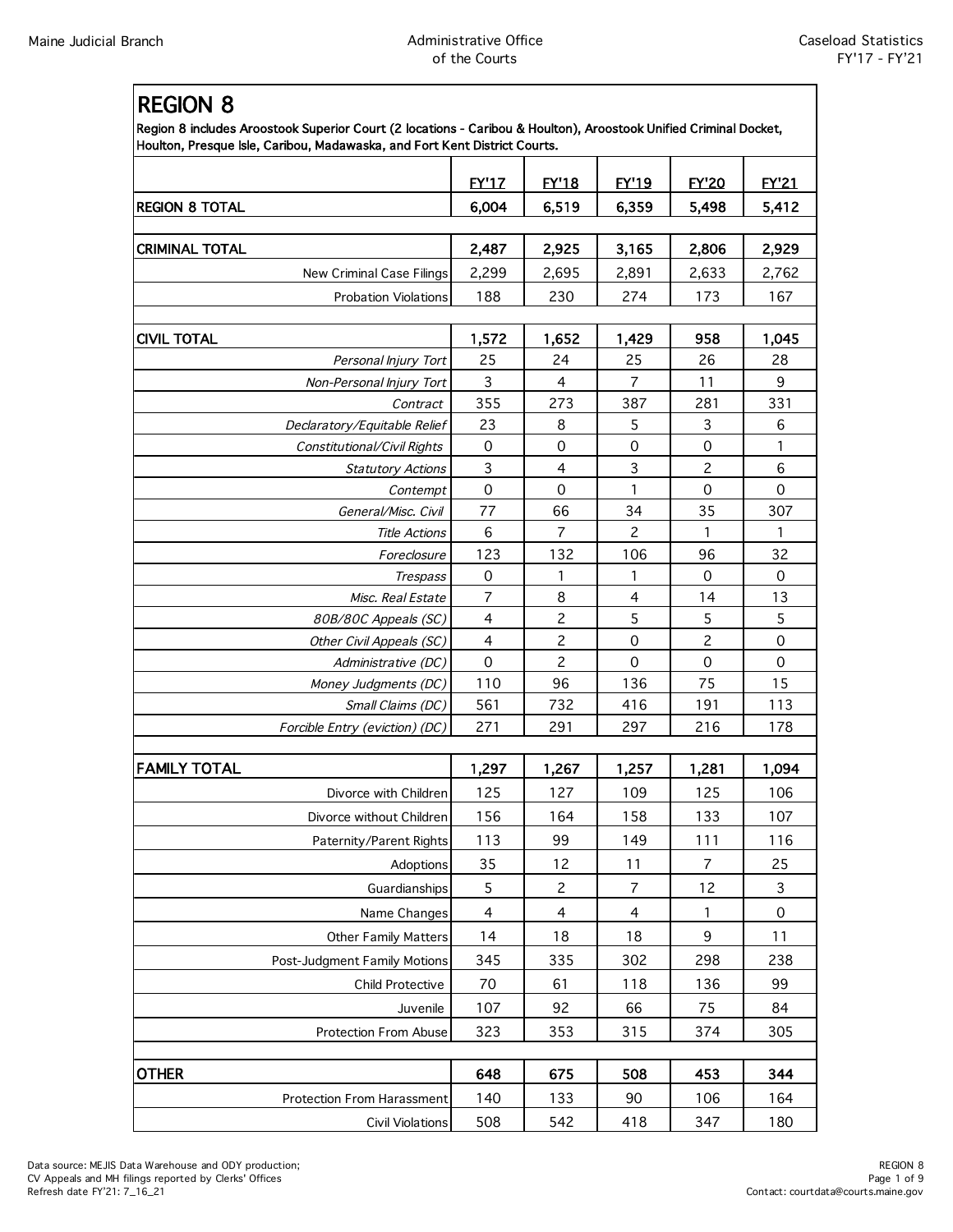| <b>REGION 8</b>                        | <b>EY'17</b>   | <b>EY'18</b>   | <b>EY'19</b>   | <b>EY'20</b>   | EY'21          |  |  |  |
|----------------------------------------|----------------|----------------|----------------|----------------|----------------|--|--|--|
| <b>AROOSTOOK SUPERIOR COURT TOTAL</b>  | 420            | 401            | 390            | 273            | 235            |  |  |  |
| (Houlton & Caribou locations combined) |                |                |                |                |                |  |  |  |
| <b>CRIMINAL TOTAL</b>                  | 107            | 82             | 70             | 18             | 6              |  |  |  |
| <b>Probation Violations</b>            | 107            | 82             | 70             | 18             | 6              |  |  |  |
|                                        |                |                |                |                |                |  |  |  |
| <b>CIVIL TOTAL</b>                     | 313            | 319            | 320            | 255            | 229            |  |  |  |
| Personal Injury Tort (SC)              | 25             | 22             | 25             | 23             | 28             |  |  |  |
| Non-Personal Injury Tort (SC)          | $\overline{c}$ | 1              | 5              | 5              | $\overline{7}$ |  |  |  |
| Contract (SC)                          | 134            | 146            | 175            | 116            | 132            |  |  |  |
| Declaratory/Equitable Relief (SC)      | 19             | 5              | 3              | 1              | 4              |  |  |  |
| Constitutional/Civil Rights (SC)       | $\mathbf 0$    | $\Omega$       | $\Omega$       | $\Omega$       | 1              |  |  |  |
| <b>Statutory Actions (SC)</b>          | $\Omega$       | $\overline{c}$ | 2              | $\Omega$       | $\overline{4}$ |  |  |  |
| Contempt (SC)                          | $\Omega$       | $\Omega$       | $\Omega$       | $\Omega$       | 0              |  |  |  |
| General/Misc. Civil (SC)               | 27             | 42             | 15             | 17             | 8              |  |  |  |
| Title Actions (SC)                     | 4              | 1              | $\overline{c}$ | 1              | 1              |  |  |  |
| Foreclosure (SC)                       | 87             | 91             | 85             | 74             | 28             |  |  |  |
| Trespass (SC)                          | $\mathbf 0$    | 1              | 1              | $\Omega$       | $\Omega$       |  |  |  |
| Misc. Real Estate (SC)                 | $\overline{7}$ | 4              | $\overline{c}$ | 11             | 11             |  |  |  |
| 80B/80C Appeals (SC)                   | 4              | 2              | 5              | 5              | 5              |  |  |  |
| Other Civil Appeals (SC)               | 4              | 2              | $\Omega$       | $\overline{c}$ | $\Omega$       |  |  |  |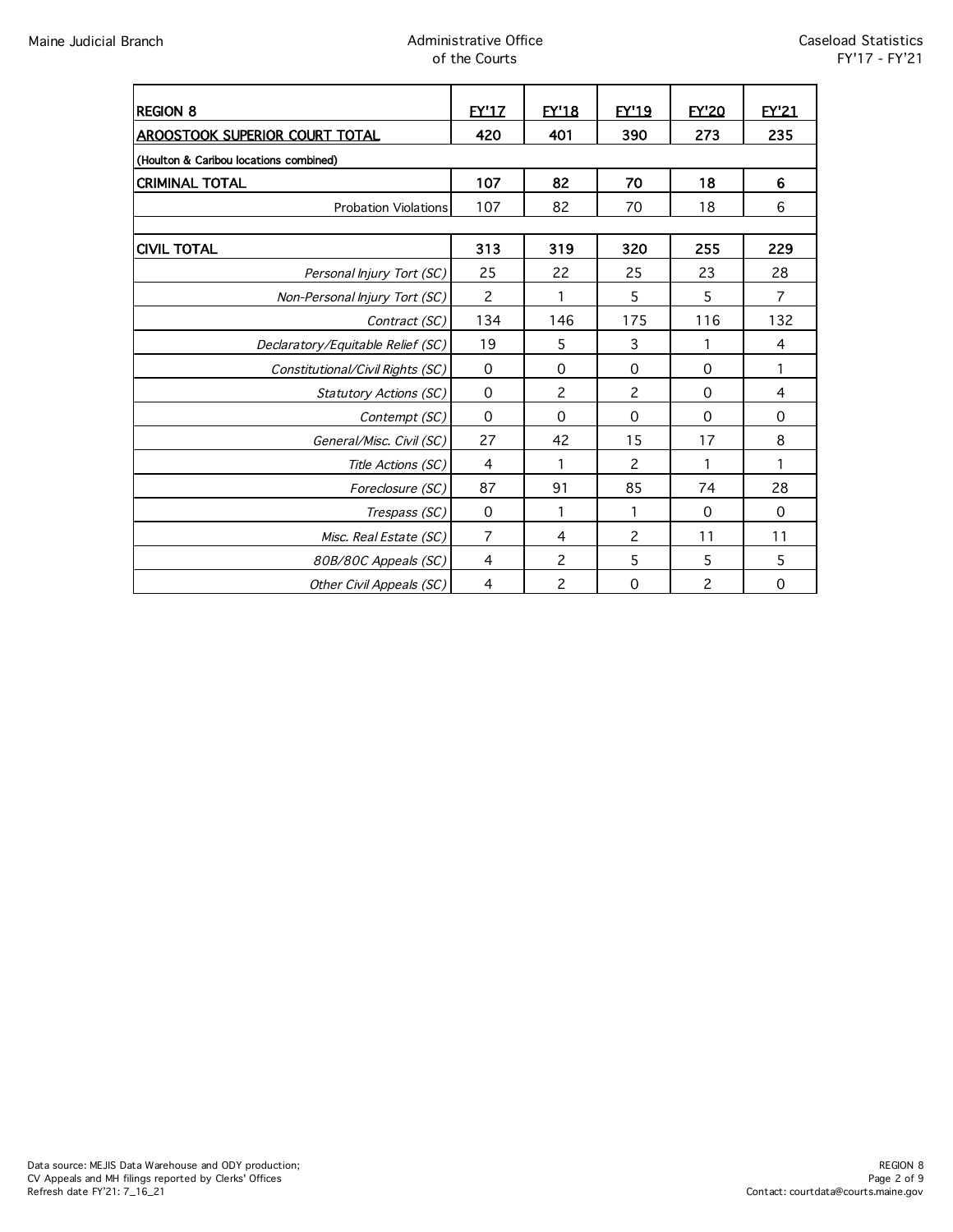| <b>REGION 8</b>                         | EY'17 | EY'18 | <b>EY'19</b> | EY'20 | EY'21 |  |  |
|-----------------------------------------|-------|-------|--------------|-------|-------|--|--|
| AROOSTOOK UNIFIED CRIMINAL DOCKET TOTAL | 2,884 | 3,382 | 3,512        | 3,135 | 3,103 |  |  |
| Implementation date: 7/1/15             |       |       |              |       |       |  |  |
|                                         |       |       |              |       |       |  |  |
| <b>CRIMINAL TOTAL</b>                   | 2,376 | 2,840 | 3,094        | 2,788 | 2,923 |  |  |
| New Criminal Case Filings               | 2,299 | 2,695 | 2,891        | 2,633 | 2,762 |  |  |
| <b>Probation Violations</b>             | 77    | 145   | 203          | 155   | 161   |  |  |
|                                         |       |       |              |       |       |  |  |
| <b>CIVIL VIOLATIONS</b>                 | 508   | 542   | 418          | 347   | 180   |  |  |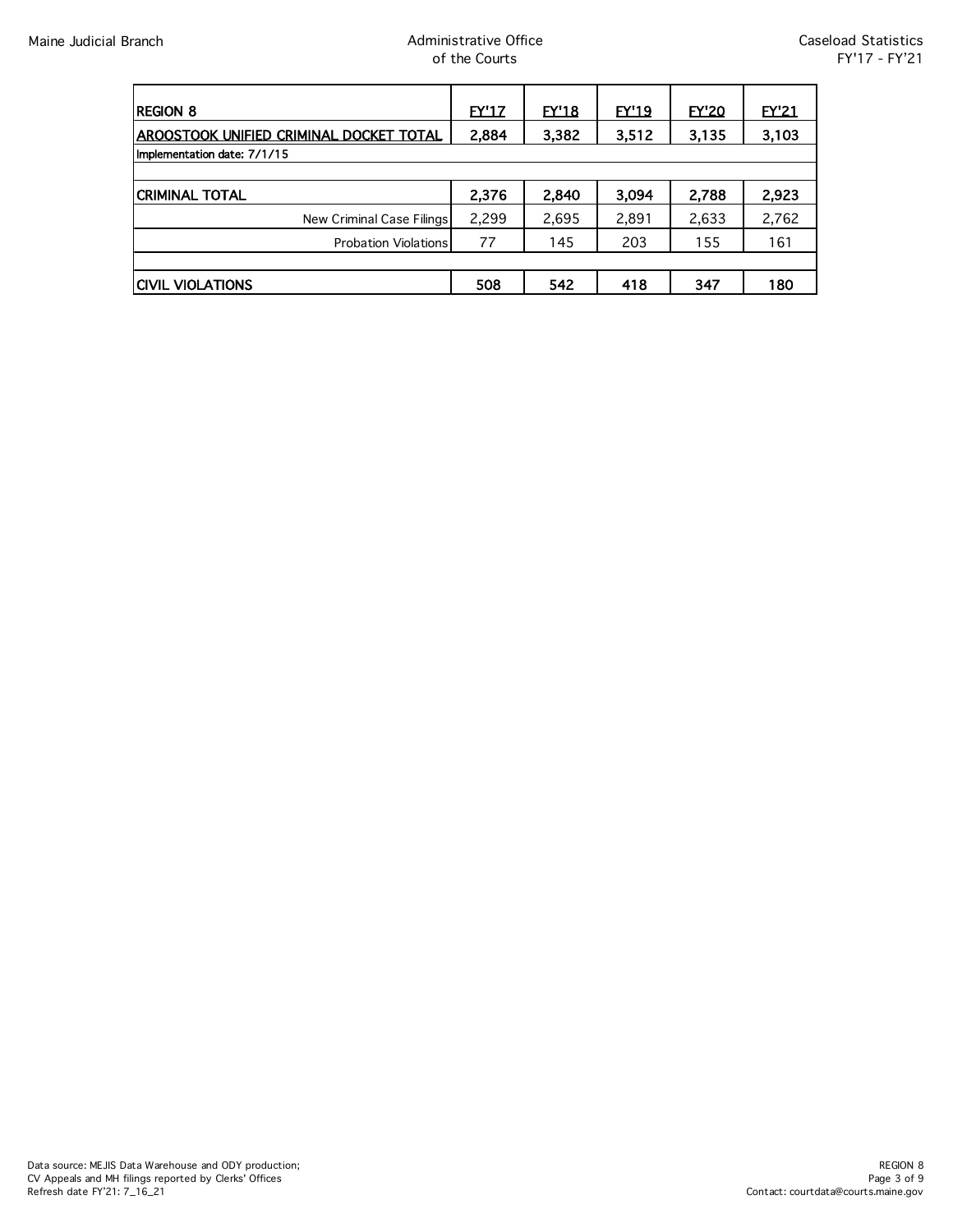| <b>REGION 8</b>                     | <b>FY'17</b>   | <b>EY'18</b>   | <b>EY'19</b>   | <b>EY'20</b>   | <b>FY'21</b> |  |  |  |
|-------------------------------------|----------------|----------------|----------------|----------------|--------------|--|--|--|
| <b>CARIBOU SUPERIOR COURT TOTAL</b> | 342            | 338            | 313            | 220            | 206          |  |  |  |
|                                     |                |                |                |                |              |  |  |  |
| <b>CRIMINAL TOTAL</b>               | 76             | 59             | 38             | 9              | 3            |  |  |  |
| <b>Probation Violations</b>         | 76             | 59             | 38             | 9              | 3            |  |  |  |
|                                     |                |                |                |                |              |  |  |  |
| <b>CIVIL TOTAL</b>                  | 266            | 279            | 275            | 211            | 203          |  |  |  |
| Personal Injury Tort (SC)           | 22             | 19             | 21             | 19             | 20           |  |  |  |
| Non-Personal Injury Tort (SC)       | $\overline{c}$ | $\Omega$       | 5              | 5              | 5            |  |  |  |
| Contract (SC)                       | 119            | 131            | 162            | 104            | 127          |  |  |  |
| Declaratory/Equitable Relief (SC)   | 16             | 4              | 1              | 1              | 4            |  |  |  |
| Constitutional/Civil Rights (SC)    | $\Omega$       | $\Omega$       | $\Omega$       | $\Omega$       | 1            |  |  |  |
| Statutory Actions (SC)              | $\Omega$       | $\overline{c}$ | $\overline{c}$ | $\Omega$       | 4            |  |  |  |
| Contempt (SC)                       | $\mathbf 0$    | $\Omega$       | $\Omega$       | $\Omega$       | 0            |  |  |  |
| General/Misc. Civil (SC)            | 20             | 41             | 12             | 11             | 6            |  |  |  |
| Title Actions (SC)                  | 4              |                | $\overline{c}$ |                |              |  |  |  |
| Foreclosure (SC)                    | 71             | 75             | 66             | 58             | 21           |  |  |  |
| Trespass (SC)                       | $\Omega$       | $\Omega$       | $\Omega$       | $\Omega$       | $\Omega$     |  |  |  |
| Misc. Real Estate (SC)              | 4              | $\overline{c}$ | $\Omega$       | $\overline{7}$ | 10           |  |  |  |
| 80B/80C Appeals (SC)                | 4              | 2              | 4              | 5              | 4            |  |  |  |
| Other Civil Appeals (SC)            | 4              | $\overline{c}$ | $\mathbf 0$    | $\mathbf 0$    | $\mathbf 0$  |  |  |  |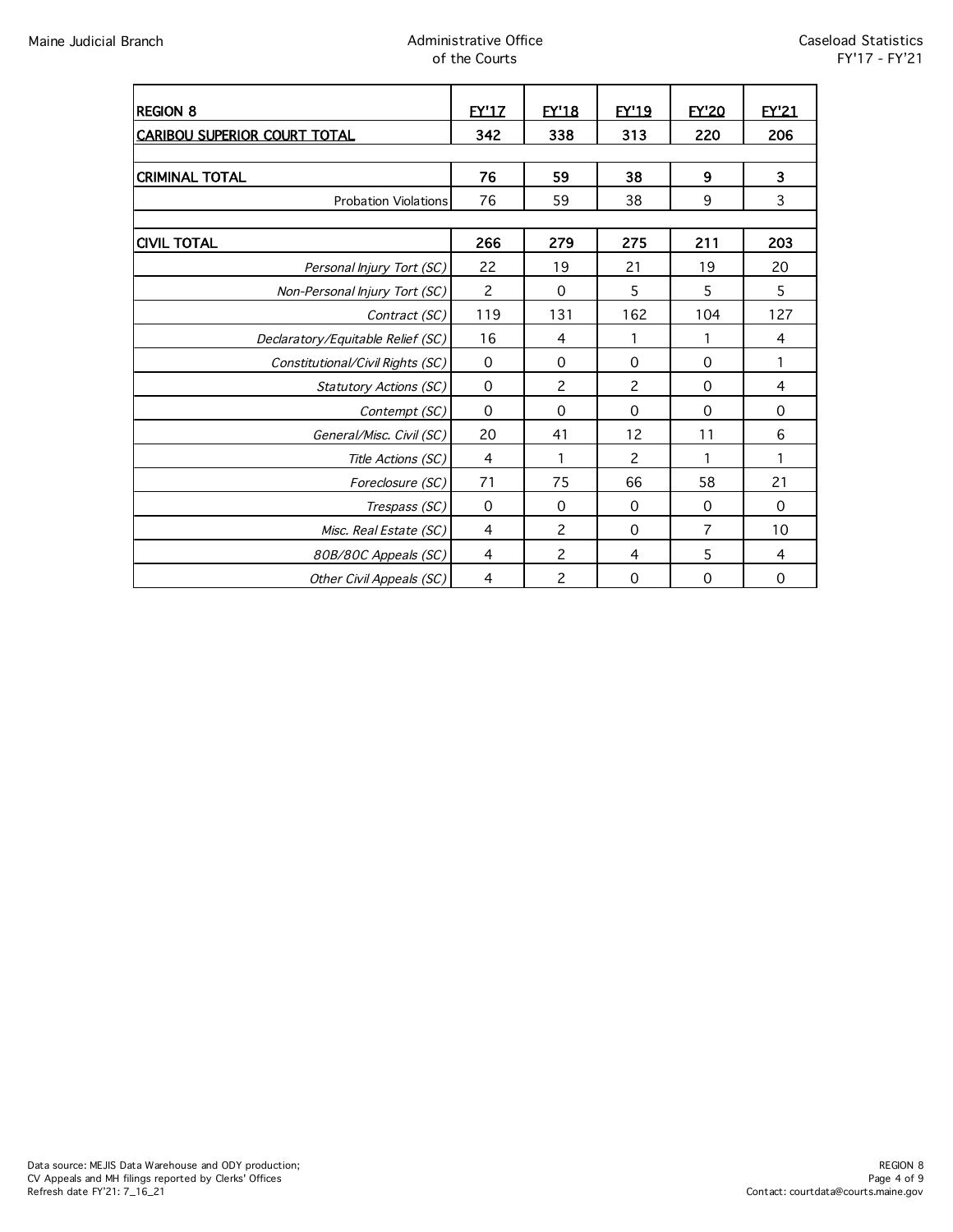| <b>REGION 8</b>                     | <b>FY'17</b> | <b>EY'18</b>   | <b>EY'19</b>   | <b>FY'20</b>   | <b>FY'21</b>   |  |  |  |
|-------------------------------------|--------------|----------------|----------------|----------------|----------------|--|--|--|
| <b>HOULTON SUPERIOR COURT TOTAL</b> | 78           | 63             | 77             | 53             | 29             |  |  |  |
|                                     |              |                |                |                |                |  |  |  |
| <b>CRIMINAL TOTAL</b>               | 31           | 23             | 32             | 9              | 3              |  |  |  |
| <b>Probation Violations</b>         | 31           | 23             | 32             | 9              | 3              |  |  |  |
|                                     |              |                |                |                |                |  |  |  |
| <b>CIVIL TOTAL</b>                  | 47           | 40             | 45             | 44             | 26             |  |  |  |
| Personal Injury Tort (SC)           | 3            | 3              | 4              | 4              | 8              |  |  |  |
| Non-Personal Injury Tort (SC)       | $\mathbf 0$  | 1              | $\Omega$       | $\Omega$       | $\overline{c}$ |  |  |  |
| Contract (SC)                       | 15           | 15             | 13             | 12             | 5              |  |  |  |
| Declaratory/Equitable Relief (SC)   | 3            | 1              | $\overline{c}$ | $\Omega$       | $\mathbf 0$    |  |  |  |
| Constitutional/Civil Rights (SC)    | $\mathbf 0$  | $\Omega$       | $\Omega$       | $\Omega$       | $\Omega$       |  |  |  |
| Statutory Actions (SC)              | $\Omega$     | $\Omega$       | $\Omega$       | $\Omega$       | $\Omega$       |  |  |  |
| Contempt (SC)                       | 0            | 0              | 0              | $\Omega$       | 0              |  |  |  |
| General/Misc. Civil (SC)            | 7            |                | 3              | 6              | $\overline{c}$ |  |  |  |
| Title Actions (SC)                  | 0            | $\Omega$       | $\Omega$       | $\Omega$       | $\Omega$       |  |  |  |
| Foreclosure (SC)                    | 16           | 16             | 19             | 16             | 7              |  |  |  |
| Trespass (SC)                       | $\Omega$     | 1              |                | $\Omega$       | $\Omega$       |  |  |  |
| Misc. Real Estate (SC)              | 3            | $\overline{c}$ | $\overline{c}$ | 4              |                |  |  |  |
| 80B/80C Appeals (SC)                | $\mathbf 0$  | $\Omega$       |                | $\Omega$       |                |  |  |  |
| Other Civil Appeals (SC)            | $\mathbf 0$  | $\mathbf 0$    | $\mathbf 0$    | $\overline{c}$ | $\mathbf 0$    |  |  |  |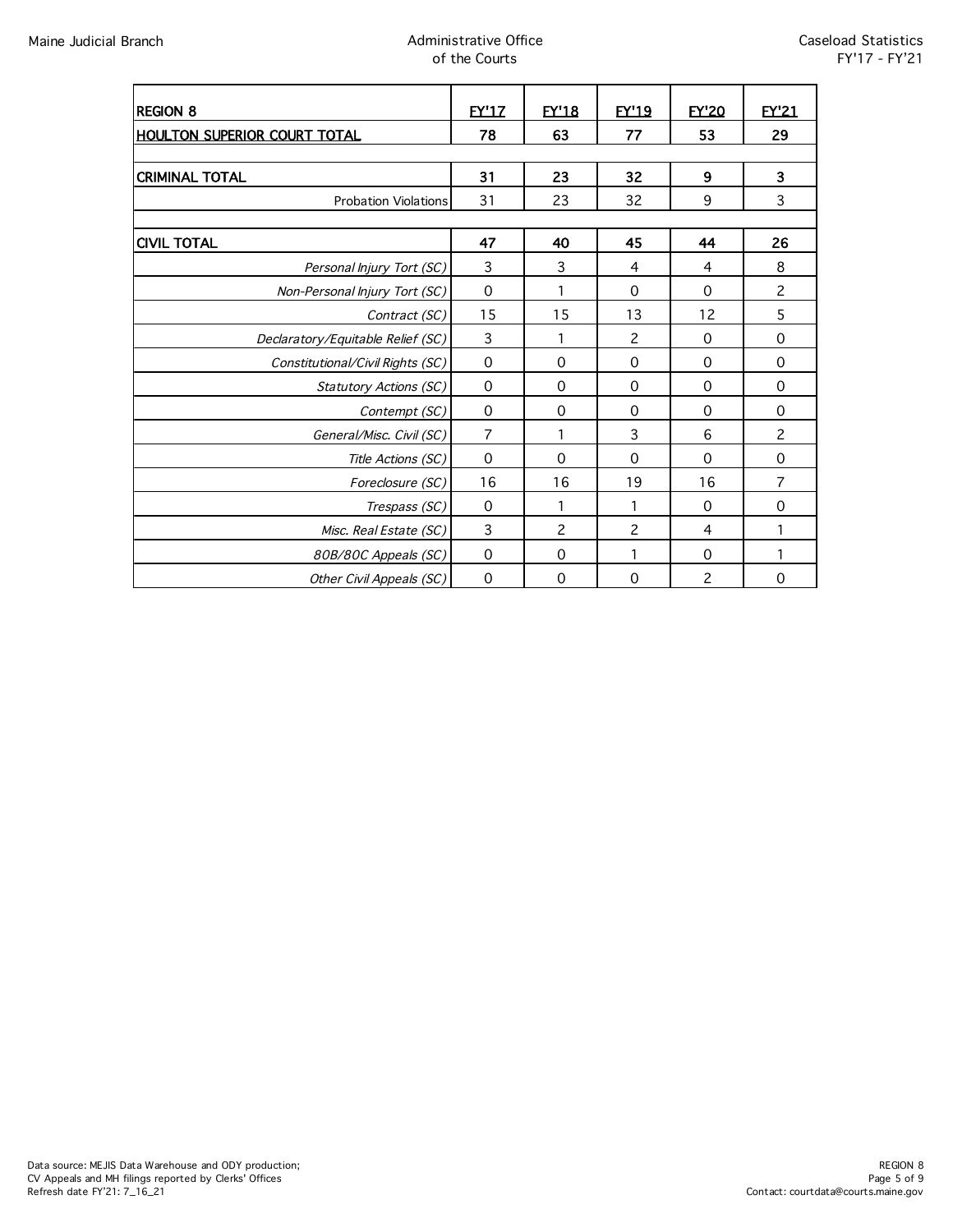| <b>REGION 8</b>                                | <b>EY'17</b>             | <b>FY'18</b>        | <b>EY'19</b>   | <b>EY'20</b>   | <b>EY'21</b>        |
|------------------------------------------------|--------------------------|---------------------|----------------|----------------|---------------------|
| <b>HOULTON DISTRICT COURT TOTAL</b>            | 629                      | 595                 | 594            | 474            | 524                 |
|                                                |                          |                     |                |                |                     |
| <b>CRIMINAL TOTAL</b>                          | $\overline{c}$           | 1                   | 0              | 0              | $\mathbf 0$         |
| <b>Probation Violations</b>                    | $\mathbf{2}$             | $\mathbf{1}$        | $\mathbf 0$    | $\mathbf 0$    | $\mathbf 0$         |
|                                                |                          |                     | 224            |                | 189                 |
| <b>CIVIL TOTAL</b>                             | 255<br>$\mathbf 0$       | 272<br>1            | $\mathbf 0$    | 129<br>2       | $\mathbf 0$         |
| Personal Injury Tort (DC)                      | 1                        | 1                   | 1              | 0              | 1                   |
| Non-Personal Injury Tort (DC)                  | 44                       | 12                  | 38             | 29             | 52                  |
| Contract (DC)                                  | $\mathbf{1}$             | $\overline{c}$      | $\mathbf 0$    | $\mathbf 0$    | 1                   |
| Declaratory/Equitable Relief (DC)              | $\mathbf 0$              | 0                   | $\mathbf 0$    | $\mathbf 0$    | $\mathbf 0$         |
| Constitutional/Civil Rights (DC)               | 1                        | 1                   | 0              | 0              | $\mathbf 0$         |
| Statutory Actions (DC)                         | $\mathbf 0$              | $\mathbf 0$         | $\mathbf 0$    | $\mathbf 0$    | $\mathbf 0$         |
| Contempt (DC)                                  | 28                       | 13                  | 3              | 6              | 82                  |
| General/Misc. Civil (DC)<br>Title Actions (DC) | $\overline{c}$           | 1                   | $\mathbf 0$    | 0              | $\mathsf{O}\xspace$ |
| Foreclosure (DC)                               | $\overline{7}$           | 13                  | 6              | 3              | $\mathbf 0$         |
| Trespass (DC)                                  | $\mathbf 0$              | $\mathbf 0$         | $\mathbf 0$    | 0              | $\mathbf 0$         |
| Misc. Real Estate (DC)                         | $\mathbf 0$              | $\mathbf{1}$        | 1              | 3              | 1                   |
| Administrative (DC)                            | $\mathbf 0$              | 0                   | $\mathbf 0$    | 0              | $\mathsf{O}\xspace$ |
| Money Judgments (DC)                           | 21                       | 16                  | 30             | 19             | 5                   |
| Small Claims (DC)                              | 86                       | 151                 | 74             | 25             | 8                   |
| Forcible Entry (eviction) (DC)                 | 64                       | 60                  | 71             | 42             | 39                  |
|                                                |                          |                     |                |                |                     |
| <b>FAMILY TOTAL</b>                            | 339                      | 281                 | 334            | 304            | 294                 |
| Divorce with Children                          | 35                       | 34                  | 26             | 26             | 27                  |
| Divorce without Children                       | 49                       | 23                  | 41             | 24             | 25                  |
| Paternity/Parent Rights                        | 18                       | 24                  | 37             | 23             | 30                  |
| Adoptions                                      | $\overline{\mathcal{A}}$ | $\mathsf{3}$        | $\mathsf 3$    | $\overline{c}$ | 9                   |
| Guardianships                                  | 1                        | 0                   | 1              | 2              | 0                   |
| Name Changes                                   | 3                        | $\mathsf{O}\xspace$ | $\overline{c}$ | 1              | $\mathsf{O}\xspace$ |
| <b>Other Family Matters</b>                    | 6                        | 3                   | $\overline{c}$ | 3              | $\overline{c}$      |
| Post-Judgment Family Motions                   | 91                       | 90                  | 93             | 86             | 63                  |
| Child Protective                               | 15                       | 15                  | 27             | 25             | 22                  |
| Juvenile                                       | 44                       | 24                  | 29             | 26             | 27                  |
| Protection From Abuse                          | 73                       | 65                  | 73             | 86             | 89                  |
|                                                |                          |                     |                |                |                     |
| <b>OTHER</b>                                   | 33                       | 41                  | 36             | 41             | 41                  |
| Protection From Harassment                     | 33                       | 41                  | 36             | 41             | 41                  |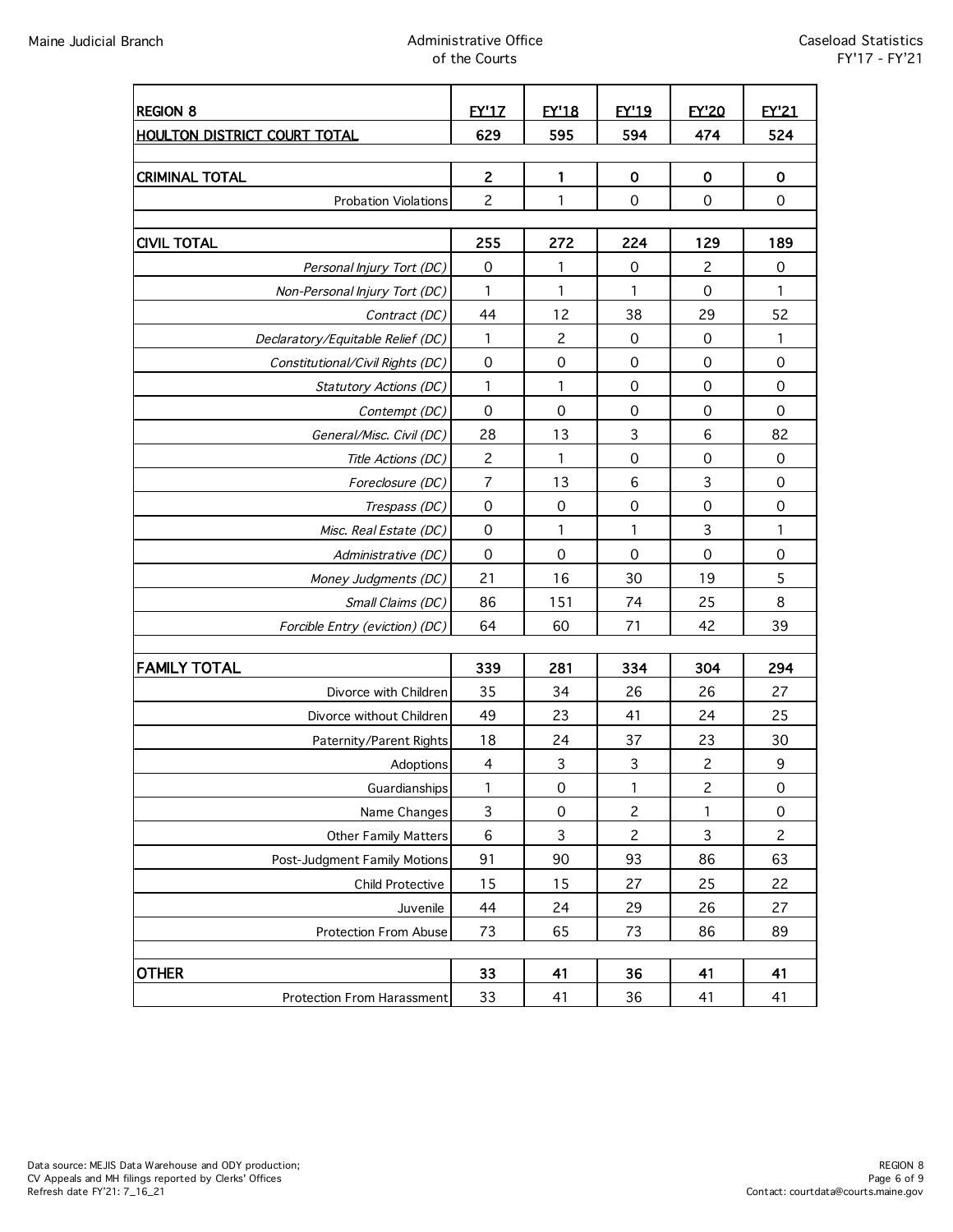| <b>REGION 8</b>                   | <b>EY'1Z</b>            | <b>EY'18</b>        | <b>EY'19</b>   | <b>FY'20</b>              | <b>EY'21</b>   |
|-----------------------------------|-------------------------|---------------------|----------------|---------------------------|----------------|
| PRESOUE ISLE DISTRICT COURT TOTAL | 968                     | 1,005               | 832            | 724                       | 787            |
|                                   |                         |                     |                |                           |                |
| <b>CRIMINAL TOTAL</b>             | 1                       | 1                   | 1              | $\mathbf 0$               | $\mathbf 0$    |
| Probation Violations              | 1                       | 1                   | 1              | $\mathbf 0$               | $\mathbf 0$    |
|                                   |                         |                     |                |                           |                |
| <b>CIVIL TOTAL</b>                | 441                     | 445                 | 404            | 272                       | 327            |
| Personal Injury Tort (DC)         | 0                       | 1                   | 0              | 1                         | $\mathbf 0$    |
| Non-Personal Injury Tort (DC)     | $\mathbf 0$             | 1                   | $\mathbf 0$    | 5                         | $\mathbf 0$    |
| Contract (DC)                     | 38                      | 18                  | 59             | 25                        | 74             |
| Declaratory/Equitable Relief (DC) | $\overline{c}$          | 1                   | $\overline{c}$ | $\mathbf 0$               | $\mathbf 0$    |
| Constitutional/Civil Rights (DC)  | $\mathbf 0$             | 0                   | $\mathbf 0$    | $\mathbf 0$               | $\mathbf 0$    |
| Statutory Actions (DC)            | 1                       | $\mathbf 0$         | $\mathbf 0$    | 1                         | 1              |
| Contempt (DC)                     | $\mathbf 0$             | $\mathbf 0$         | $\mathbf 0$    | $\mathbf 0$               | $\mathbf 0$    |
| General/Misc. Civil (DC)          | 19                      | 8                   | 8              | 9                         | 102            |
| Title Actions (DC)                | $\mathbf 0$             | $\mathbf{2}$        | $\mathbf 0$    | $\mathbf 0$               | $\mathbf 0$    |
| Foreclosure (DC)                  | 10                      | 10                  | $\overline{7}$ | 10                        | 3              |
| Trespass (DC)                     | $\mathbf 0$             | $\mathbf 0$         | $\mathbf 0$    | $\mathbf 0$               | $\mathbf 0$    |
| Misc. Real Estate (DC)            | $\mathbf 0$             | $\mathbf 0$         | $\mathbf 0$    | $\mathbf 0$               | $\mathbf 0$    |
| Administrative (DC)               | $\mathbf 0$             | $\mathbf 0$         | $\mathbf 0$    | $\mathbf 0$               | $\mathbf 0$    |
| Money Judgments (DC)              | 25                      | 25                  | 50             | 26                        | $\overline{c}$ |
| Small Claims (DC)                 | 226                     | 248                 | 141            | 87                        | 69             |
| Forcible Entry (eviction) (DC)    | 120                     | 131                 | 137            | 108                       | 76             |
|                                   |                         |                     |                |                           |                |
| <b>FAMILY TOTAL</b>               | 455                     | 492                 | 399            | 415                       | 377            |
| Divorce with Children             | 44                      | 42                  | 33             | 35                        | 35             |
| Divorce without Children          | 44                      | 67                  | 53             | 46                        | 36             |
| Paternity/Parent Rights           | 51                      | 34                  | 44             | 39                        | 42             |
| Adoptions                         | 11                      | $\overline{c}$      | $\overline{c}$ | $\ensuremath{\mathsf{3}}$ | $\mathsf S$    |
| Guardianships                     | 0                       | $\mathsf{O}\xspace$ | $\mathbf{Z}$   | $\mathsf{S}$              | 0              |
| Name Changes                      | $\mathsf{O}\xspace$     | $\mbox{O}$          | $\mathbf 0$    | $\mathbf 0$               | $\mathbf 0$    |
| Other Family Matters              | $\overline{\mathbf{4}}$ | 10                  | 8              | 3                         | 5              |
| Post-Judgment Family Motions      | 111                     | 124                 | 98             | 95                        | 84             |
| Child Protective                  | 30                      | 25                  | 36             | 44                        | 25             |
| Juvenile                          | 42                      | 25                  | 14             | 18                        | 38             |
| Protection From Abuse             | 118                     | 163                 | 109            | 130                       | 107            |
|                                   |                         |                     |                |                           |                |
| <b>OTHER</b>                      | 71                      | 67                  | 28             | 37                        | 83             |
| Protection From Harassment        | 71                      | 67                  | 28             | 37                        | 83             |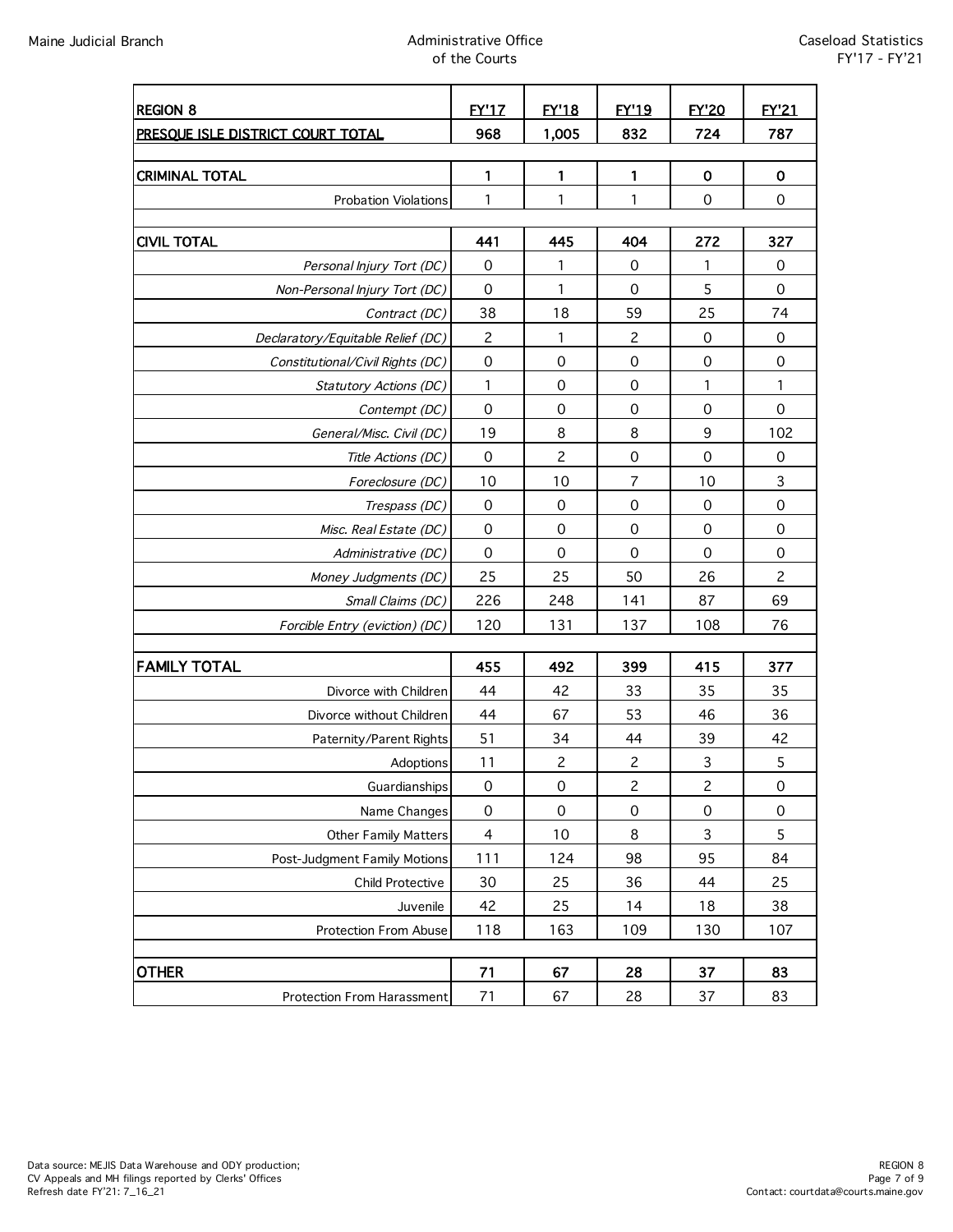| <b>REGION 8</b>                     | <b>FY'17</b> | <b>FY'18</b>             | <b>FY'19</b>   | <b>FY'20</b>        | <b>FY'21</b>        |
|-------------------------------------|--------------|--------------------------|----------------|---------------------|---------------------|
| <b>CARIBOU DISTRICT COURT TOTAL</b> | 627          | 653                      | 623            | 530                 | 428                 |
|                                     |              |                          |                |                     |                     |
| <b>CRIMINAL TOTAL</b>               | 1            | 1                        | $\mathbf 0$    | $\mathbf 0$         | $\mathbf 0$         |
| <b>Probation Violations</b>         | 1            | 1                        | $\mathbf 0$    | $\mathbf 0$         | $\mathbf 0$         |
|                                     |              |                          |                |                     |                     |
| <b>CIVIL TOTAL</b>                  | 334          | 387                      | 317            | 192                 | 178                 |
| Personal Injury Tort (DC)           | 0            | 0                        | 0              | 0                   | 0                   |
| Non-Personal Injury Tort (DC)       | $\mathbf 0$  | 1                        | 1              | 1                   | 1                   |
| Contract (DC)                       | 108          | 90                       | 94             | 93                  | 38                  |
| Declaratory/Equitable Relief (DC)   | $\mathbf 0$  | 0                        | $\mathbf 0$    | 1                   | 1                   |
| Constitutional/Civil Rights (DC)    | $\mathbf 0$  | $\mathbf 0$              | $\mathbf 0$    | $\mathbf 0$         | $\mathbf 0$         |
| Statutory Actions (DC)              | $\mathbf 0$  | $\mathbf 0$              | $\mathbf 0$    | $\mathbf 0$         | $\mathbf 0$         |
| Contempt (DC)                       | $\mathbf 0$  | $\mathbf 0$              | $\mathbf 0$    | $\mathbf 0$         | $\mathbf 0$         |
| General/Misc. Civil (DC)            | 0            | $\overline{c}$           | 5              | 0                   | 82                  |
| Title Actions (DC)                  | $\mathbf 0$  | 3                        | $\mathbf 0$    | $\mathsf{O}\xspace$ | $\mathbf 0$         |
| Foreclosure (DC)                    | 14           | 8                        | 5              | $\overline{7}$      | 1                   |
| Trespass (DC)                       | 0            | $\mathsf{O}\xspace$      | $\mathbf 0$    | $\mathbf 0$         | $\mathbf 0$         |
| Misc. Real Estate (DC)              | $\mathbf 0$  | 1                        | $\mathbf 0$    | $\mathbf 0$         | 1                   |
| Administrative (DC)                 | $\mathbf 0$  | $\overline{c}$           | $\mathbf 0$    | $\mathbf 0$         | $\mathbf 0$         |
| Money Judgments (DC)                | 40           | 25                       | 45             | 15                  | 5                   |
| Small Claims (DC)                   | 120          | 191                      | 114            | 27                  | 10                  |
| Forcible Entry (eviction) (DC)      | 52           | 64                       | 53             | 48                  | 39                  |
|                                     |              |                          |                |                     |                     |
| <b>FAMILY TOTAL</b>                 | 281          | 251                      | 294            | 319                 | 226                 |
| Divorce with Children               | 29           | 24                       | 30             | 31                  | 26                  |
| Divorce without Children            | 26           | 39                       | 36             | 29                  | 24                  |
| Paternity/Parent Rights             | 21           | 17                       | 41             | 29                  | 21                  |
| Adoptions                           | 14           | 5                        | 3              | $\overline{c}$      | 8                   |
| Guardianships                       | 3            | 0                        | 3              | 7                   | 3                   |
| Name Changes                        | 1            | $\overline{c}$           | 1              | $\mathbf 0$         | $\mathsf{O}\xspace$ |
| Other Family Matters                | 1            | $\overline{\mathcal{A}}$ | $\overline{4}$ | $\overline{c}$      | $\overline{4}$      |
| Post-Judgment Family Motions        | 77           | 58                       | 49             | 63                  | 48                  |
| Child Protective                    | 18           | 15                       | 39             | 46                  | 28                  |
| Juvenile                            | $\,6$        | 8                        | 13             | 20                  | $\mathsf S$         |
| Protection From Abuse               | 85           | 79                       | 75             | 90                  | 59                  |
|                                     |              |                          |                |                     |                     |
| <b>OTHER</b>                        | 11           | 14                       | 12             | 19                  | 24                  |
| Protection From Harassment          | 11           | 14                       | 12             | 19                  | 24                  |